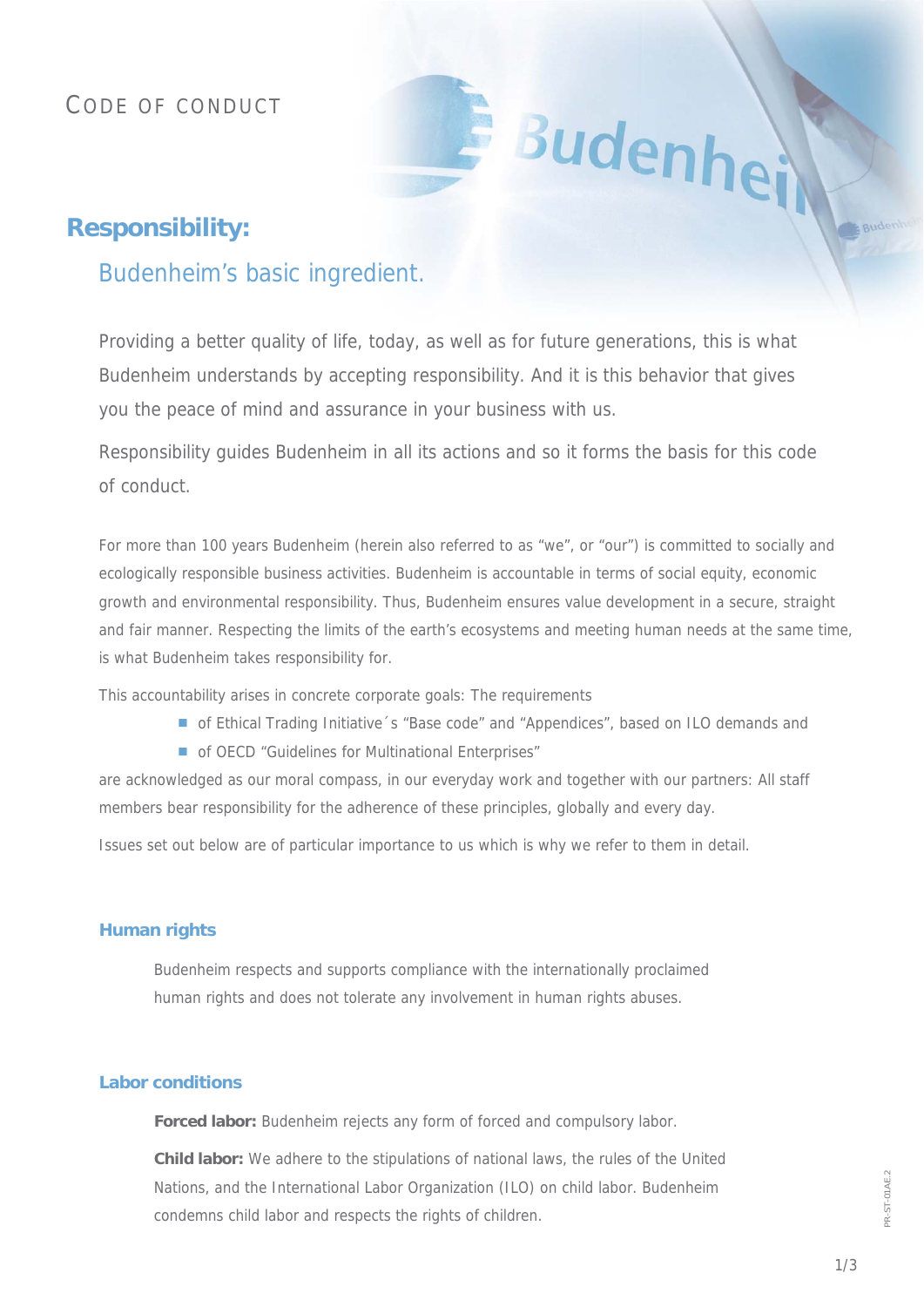## CODE OF CONDUCT

#### **Anti-discrimination ruling:**

Budenheim does not accept

any kind of illegal discrimination,

neither because of gender, race, disability, age, or social background, nor because of ideology, religion, sexual orientation, or appearance.

Budenhe

**Freedom of association:** Budenheim upholds its employees' freedom of association and recognizes their right to collective bargaining.

**Remuneration policy:** We pursue a fair remuneration policy with due recognition of performance. Budenheim does not accept any unlawful pay cuts and complies with applicable national statutory standards.

**Working hours:** We adhere to applicable national laws regarding working hours and regular paid holidays.

**Safety and health:** We strictly focus on our employees' health and safety. Therefore, we have implemented safety policies and all employees are extensively trained to detect and rectify unsafe situations. For Budenheim it is understood that all operating exposures can be safeguarded. Creating an accident-free work environment and preventing the occurrence of occupational illness and health problems has top priority.

### **Environmental protection**

**Eco footprint:** Budenheim has consistently defined the coexistence of the environment and chemical production in its company aims and has established an environmental division. The Budenheim environmental management system follows clear guiding principles. A clear structure ensures that environmental protection is embraced throughout the entire company.

**Continuous improvements:** The special significance of the environment venture has been proven ever since through Budenheim's sustainable environmental policy. As the world's first phosphate producer, Budenheim participated voluntarily in the EC Eco-Audit in 1996. Today, we continually contribute to further evaluate and improve living conditions. Throughout the whole company improvement management methodologies (e.g. Six Sigma) are implemented.